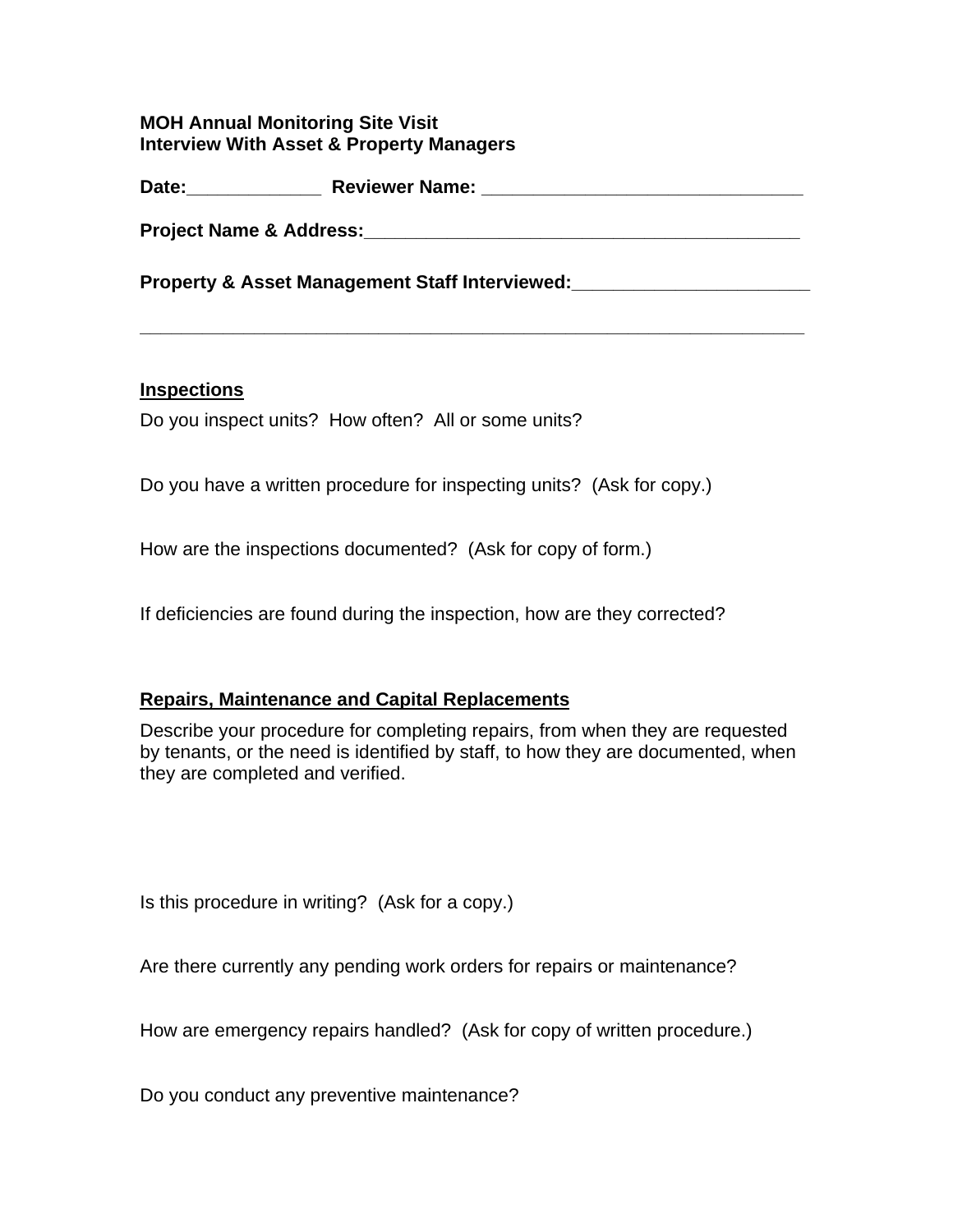Is there any deferred maintenance? (Discuss any items that they identified on the AMR.)

Describe how repairs, maintenance and work done upon unit turnover inform the capital replacement schedule for the building?

How often do you conduct capital needs assessments? (Ask for a copy of the current one.)

When do you anticipate the project will need to be rehabilitated?

## **Marketing and Tenant Selection**

(Ask for copies of current marketing and tenant selection plan, application, form letters and other materials used in tenant selection process.)

Has the marketing and tenant selection plan been revised since the project opened?

Describe your process for selecting tenants for vacant units. Do you have a sitebased wait list? Referrals from SFHA, DHS or DPH? How do you document and establish eligibility? Credit/background check? Reasons for rejection? Appeal process?

How many households are currently on the waiting list? How do you update/refresh the list? Any plans to re-open it?

(If the turnover rate is >30 days or vacancy rate is >5%, discuss the issue and possible remedies.)